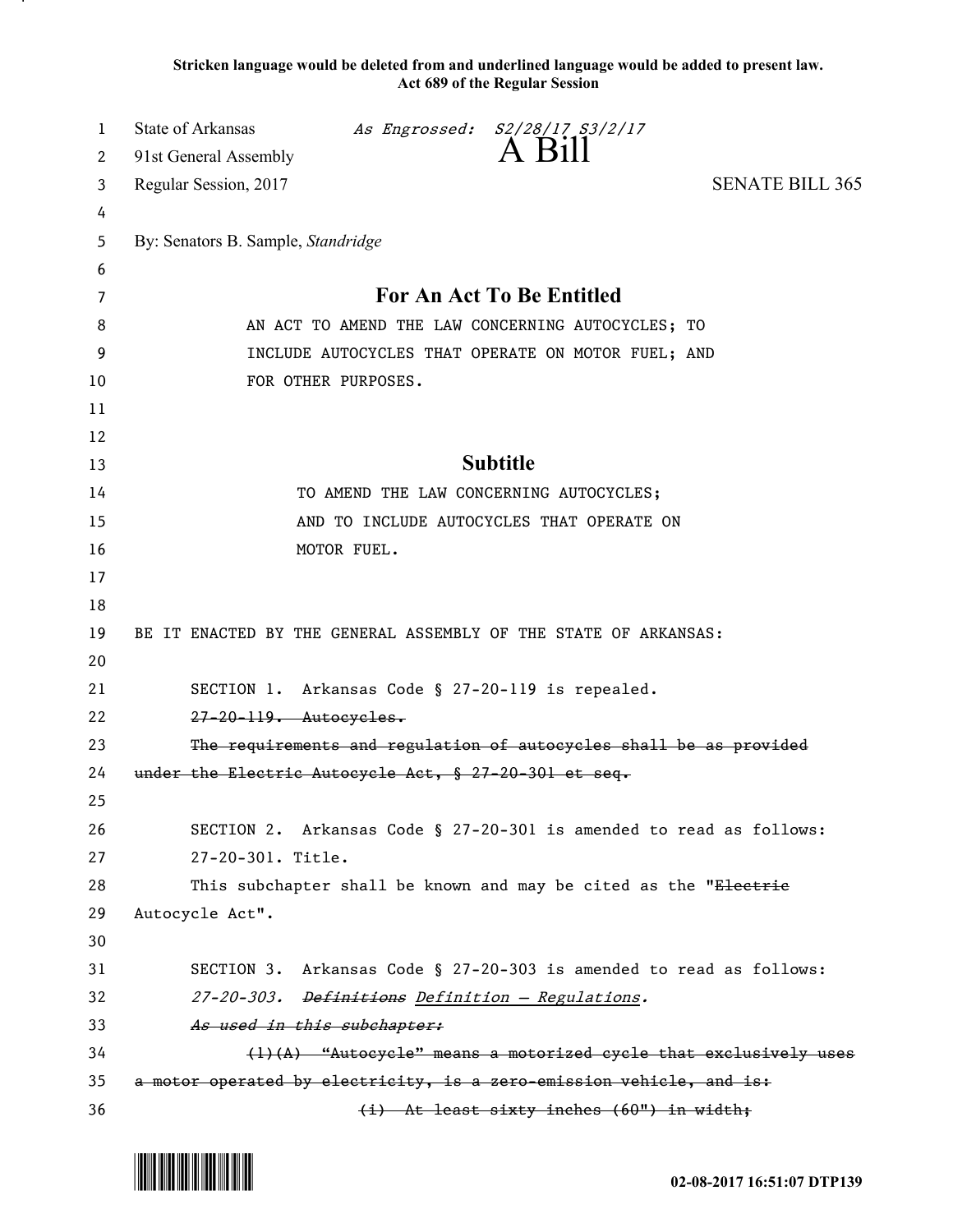| 1  | (ii) Not more than one hundred thirty-five inches                                      |  |  |  |  |
|----|----------------------------------------------------------------------------------------|--|--|--|--|
| 2  | $(135")$ in length;                                                                    |  |  |  |  |
| 3  | $(iii)$ At least one thousand pounds $(1,000$ lbs.) in                                 |  |  |  |  |
| 4  | unladen weight;                                                                        |  |  |  |  |
| 5  | $(iv)$ Equipped with:                                                                  |  |  |  |  |
| 6  | (a) As used in this subchapter, "autocycle" means a                                    |  |  |  |  |
| 7  | motorcycle as defined in $\S$ 27-49-219(c) that is equipped with:                      |  |  |  |  |
| 8  | $(a)$ (1) Three (3) low pressure tires;                                                |  |  |  |  |
| 9  | $(b)$ (2) A steering wheel;                                                            |  |  |  |  |
| 10 | (e)(3) Seating for at least one (1) person but                                         |  |  |  |  |
| 11 | not more than four (4) persons Seating that does not require the operator to           |  |  |  |  |
| 12 | straddle or sit astride the seat;                                                      |  |  |  |  |
| 13 | (d) A fully-enclosed metal or metal-reinforced                                         |  |  |  |  |
| 14 | eab with glass and mirrors that complies with § 27-37-301 et seq. regarding            |  |  |  |  |
| 15 | safety glass and mirrors;                                                              |  |  |  |  |
| 16 | (e) Doors with functioning handle locks that                                           |  |  |  |  |
| 17 | are similar to the handle locks on motor vehicles;                                     |  |  |  |  |
| 18 | (f)(4) Headlights as required under \$ 27-20-                                          |  |  |  |  |
| 19 | $\frac{104(d)(1)}{s}$ $\frac{27-20-104(a)(1)}{s}$                                      |  |  |  |  |
| 20 | $\frac{1}{2}$ (5) Tail lamps as required under $\frac{1}{2}$ 27-20-                    |  |  |  |  |
| 21 | $\frac{104(d)(3)}{8}$ <u>\$</u> 27-20-104(a)(3);                                       |  |  |  |  |
| 22 | $\frac{h}{h}$ (6) Brakes as required under $\frac{g}{h}$ 27-20-                        |  |  |  |  |
| 23 | $104(d)(4)$ § 27-20-104(a)(4);                                                         |  |  |  |  |
| 24 | $\frac{1}{2}$ (7) A working horn as required under $\frac{2}{5}$                       |  |  |  |  |
| 25 | $20-104(d)$ (5) § 27-20-104(a)(5); and                                                 |  |  |  |  |
| 26 | (1)(8) Signal lamps as provided under § 27-36-                                         |  |  |  |  |
| 27 | $216$ ; and                                                                            |  |  |  |  |
| 28 | (k) Seat belts as provided under § 27-37-701                                           |  |  |  |  |
| 29 | et seq.                                                                                |  |  |  |  |
| 30 | (B)(b) An autocycle that is operated by electricity shall not be                       |  |  |  |  |
| 31 | required to have a muffler because it is a zero-emission electric vehicle.             |  |  |  |  |
| 32 | (C) An autocycle may be equipped with a bed or cargo box                               |  |  |  |  |
| 33 | for hauling materials.                                                                 |  |  |  |  |
| 34 | $\left(\frac{D}{C}\right)$ An autocycle is a motor vehicle for the purposes of minimum |  |  |  |  |
| 35 | insurance liability under the Motor Vehicle Safety Responsibility Act, § 27-           |  |  |  |  |
| 36 | 19-101 et seq., and $$ 27-22-101$ et seq.                                              |  |  |  |  |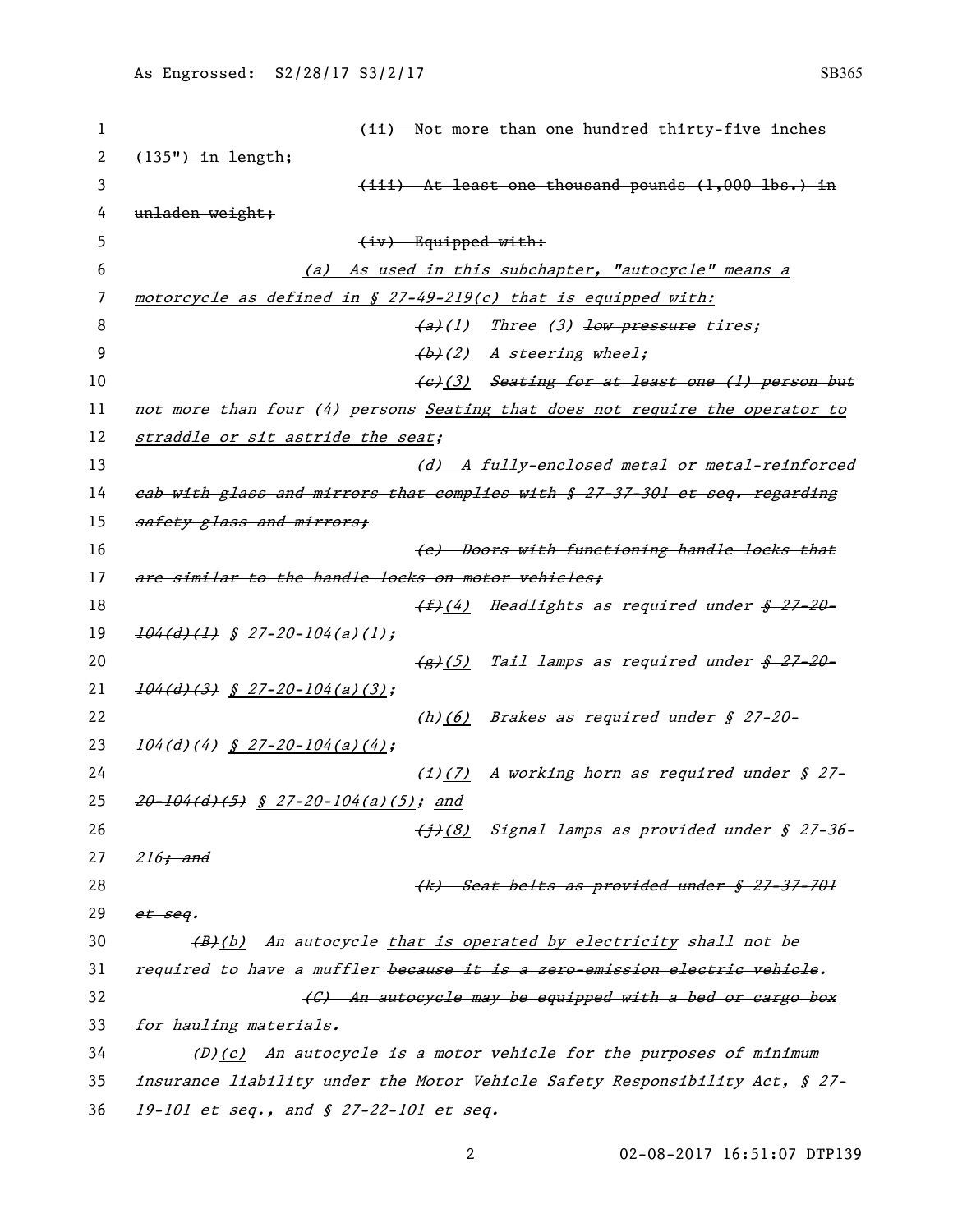| 1            | E <sub>t</sub> (d) An autocycle is not an all-terrain vehicle under §          |  |  |  |
|--------------|--------------------------------------------------------------------------------|--|--|--|
| $\mathbf{2}$ | 27-20-201 et seq. and or § 27-21-101 et seq.; and                              |  |  |  |
| 3            | (2) "Low pressure tire" means a pneumatie tire that conforms to                |  |  |  |
| 4            | the manufacturer's specifications for the autocycle and is comparable to the   |  |  |  |
| 5            | tires used on other motor vehicles.                                            |  |  |  |
| 6            |                                                                                |  |  |  |
| 7            | SECTION 4. Arkansas Code § 27-20-306(c)-(e), concerning passenger and          |  |  |  |
| 8            | operation requirements, is amended to read as follows:                         |  |  |  |
| 9            | Unless an autocycle is equipped with a fully-enclosed metal or<br>(c)          |  |  |  |
| 10           | metal-reinforced cab with glass and mirrors that complies with § 27-37-301 et  |  |  |  |
| 11           | seq. regarding safety glass and mirrors, An the operator of or passenger in    |  |  |  |
| 12           | an autocycle is not required to shall comply with $\S$ 27-20-104(b) requiring: |  |  |  |
| 13           | Protective headgear; or and<br>(1)                                             |  |  |  |
| 14           | Protective glasses, goggles, or transparent face shields.<br>(2)               |  |  |  |
| 15           | (d)(1) An operator of the autocycle shall have not no more than three          |  |  |  |
| 16           | (3) passengers in than the autocycle number of seats provided by the           |  |  |  |
| 17           | manufacturer of the autocyle.                                                  |  |  |  |
| 18           | The requirements of § 27-20-110 shall not apply to<br>(2)                      |  |  |  |
| 19           | autocycles.                                                                    |  |  |  |
| 20           | (e) <del>(1) A child may be a passenger in an autocycle, and § 27-20-118</del> |  |  |  |
| 21           | shall not apply to autocycles.                                                 |  |  |  |
| 22           | (2) If applicable because of the child's age or weight, the                    |  |  |  |
| 23           | child shall be restrained as provided under the Child Passenger Protection     |  |  |  |
| 24           | Act, § 27-34-101 et seq.                                                       |  |  |  |
| 25           | A child may be a passenger in an autocycle if the autocycle is equipped        |  |  |  |
| 26           | with a fully-enclosed metal or metal-reinforced cab with glass and mirrors     |  |  |  |
| 27           | that complies with § 27-37-301 et seq. regarding safety glass and mirrors.     |  |  |  |
| 28           | (f) Section 27-20-118 shall apply to autocycles.                               |  |  |  |
| 29           |                                                                                |  |  |  |
| 30           | SECTION 5. Arkansas Code § 27-20-307 is amended to read as follows:            |  |  |  |
| 31           | 27-20-307. Operation limitations.                                              |  |  |  |
| 32           | (a) An autocycle shall not be operated on an interstate highway.               |  |  |  |
| 33           | (b) An autocycle shall not be operated on a road or highway if:                |  |  |  |
| 34           | (1) The operation of autocycles or motorcycles is prohibited;                  |  |  |  |
| 35           | $(2)$ The road is a controlled-access highway;                                 |  |  |  |
| 36           | (3) The posted speed limit is more than fifty-five (55) miles                  |  |  |  |